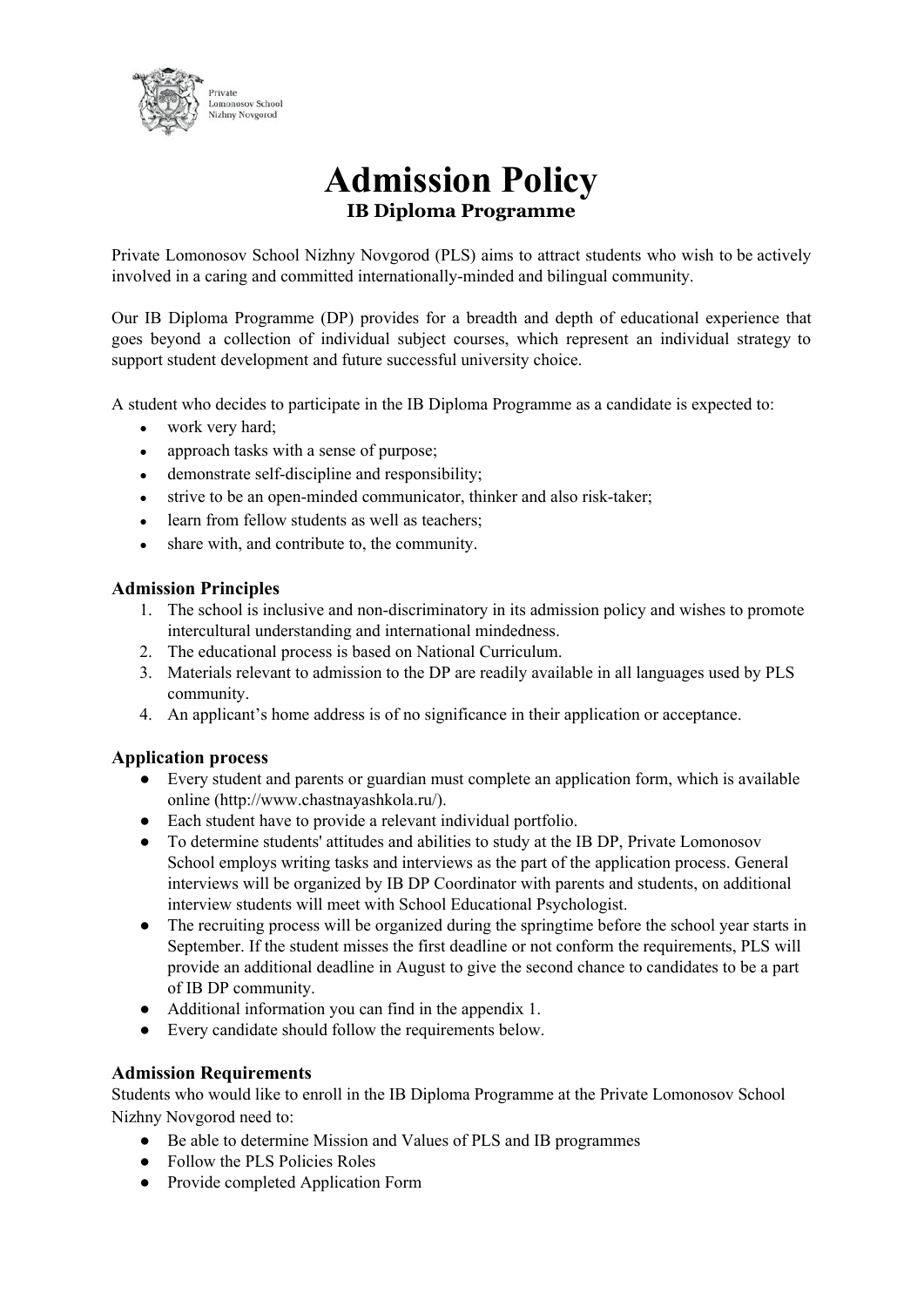- Meet the Portfolio Requirement
- Conform to Subjects' Requirement

#### **Candidate Portfolio**

Each candidate's portfolio should consist of:

- Individual Achievements
- Samples of individual or group work
- The teacher's recommendation addresses candidate's behavior, attendance, motivation and self-discipline
- Written diagnosis provided by an external professional (such as an Educational Psychologist, Speech and Language therapist, Occupational therapist who is accredited by a recognised professional body).
- Documents:
	- A copy of student's official school reports
	- Basic General Education Certificate (Special National Educational System requirements)
	- The medical documentation
	- A copy of any detailed specialist reports if Special Educational Needs are identified in the application.

#### **DP Entry Requirements Table 1.**

| <b>IB MYP</b> candidate                                                                                                                                                                                                                                                                                                                                                                | <b>External candidate</b>                                                                                                                                     |
|----------------------------------------------------------------------------------------------------------------------------------------------------------------------------------------------------------------------------------------------------------------------------------------------------------------------------------------------------------------------------------------|---------------------------------------------------------------------------------------------------------------------------------------------------------------|
| Language level<br>results of PET or entry test (Oxford placement test,<br>level B2, minimum score 61)                                                                                                                                                                                                                                                                                  | Language level<br>results of PET exam or entry test (Oxford placement<br>test, level B2, minimum score 61)                                                    |
| A minimum final achievement score of 4 in each of the<br>following subject groups:<br>language & literature,<br>language acquisition,<br>individuals & societies, science<br>math<br>An average score will be applied if a student has been<br>enrolled in multiple subjects within a subject group.<br>If the final score is less than 3, candidate have to pass<br>the subject test. | If the score of State Unified Exams is less than 3,<br>candidate have to pass the subject tests.                                                              |
| Completion of personal project and Community<br>Project                                                                                                                                                                                                                                                                                                                                | PLS will employ writing task to check candidates<br>critical and creative thinking skills and also<br>presentation skills, when they will defend their ideas. |
| Each candidate should have individual electronic<br>devices and the internet access to work productively at<br>school as well as at home                                                                                                                                                                                                                                               | Each candidate should have individual electronic<br>devices and home internet access to work productively<br>at school as well as at home                     |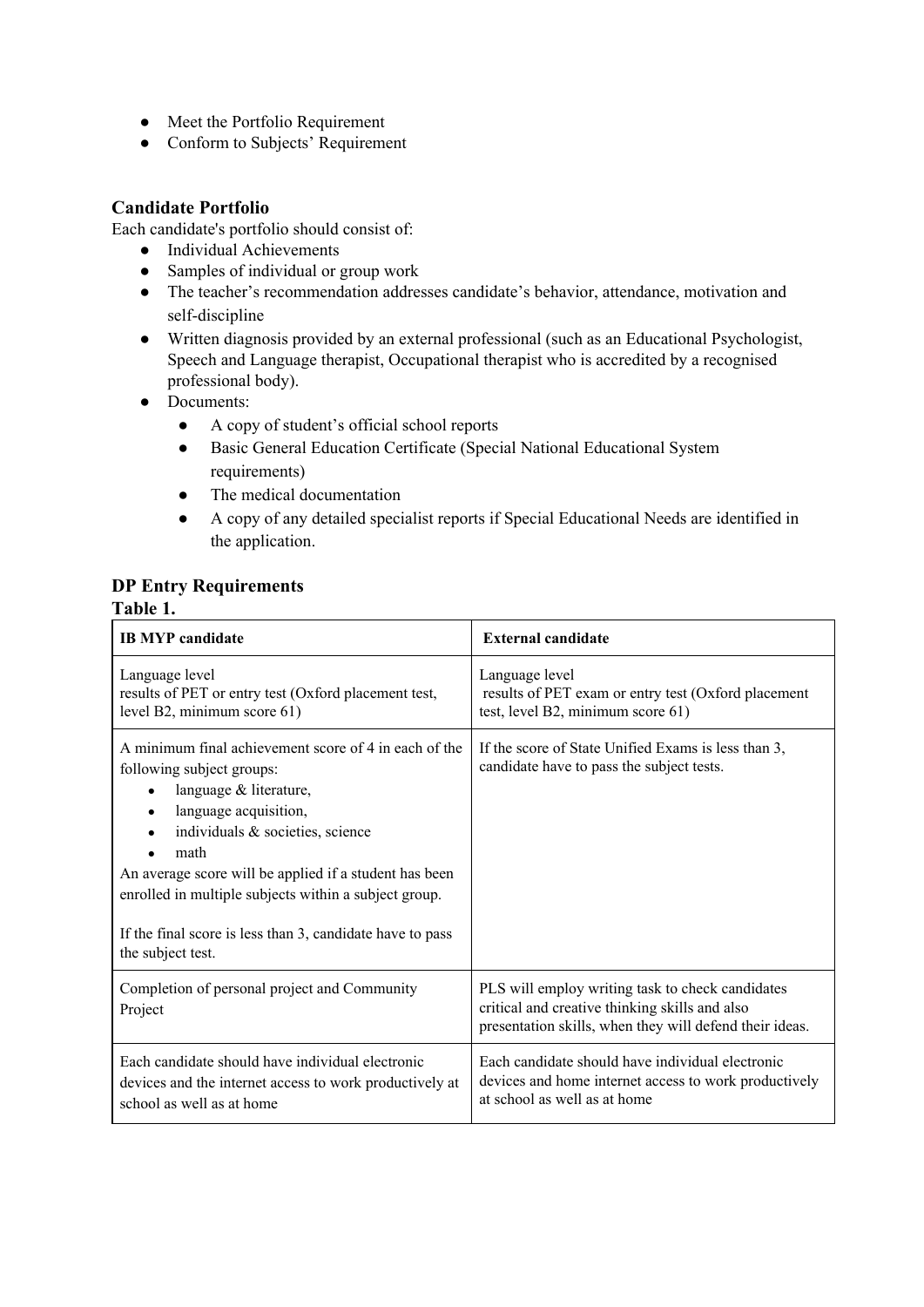## **Information sessions for student and parents**

PLS represents the open community and always welcome different stakeholders to straightforward communication. During the academic year we organize:

Students & Parents Bi-annual Conferences (November 2017, March 2018)

IB DP Day - 20th of April 2018

Individual meetings with the Head of PLS /DP Coordinator/ DP Counsellor: upon the appointment.

#### *Bibliography:*

*Handbook of Procedures for the Diploma Program, IBO 2017.*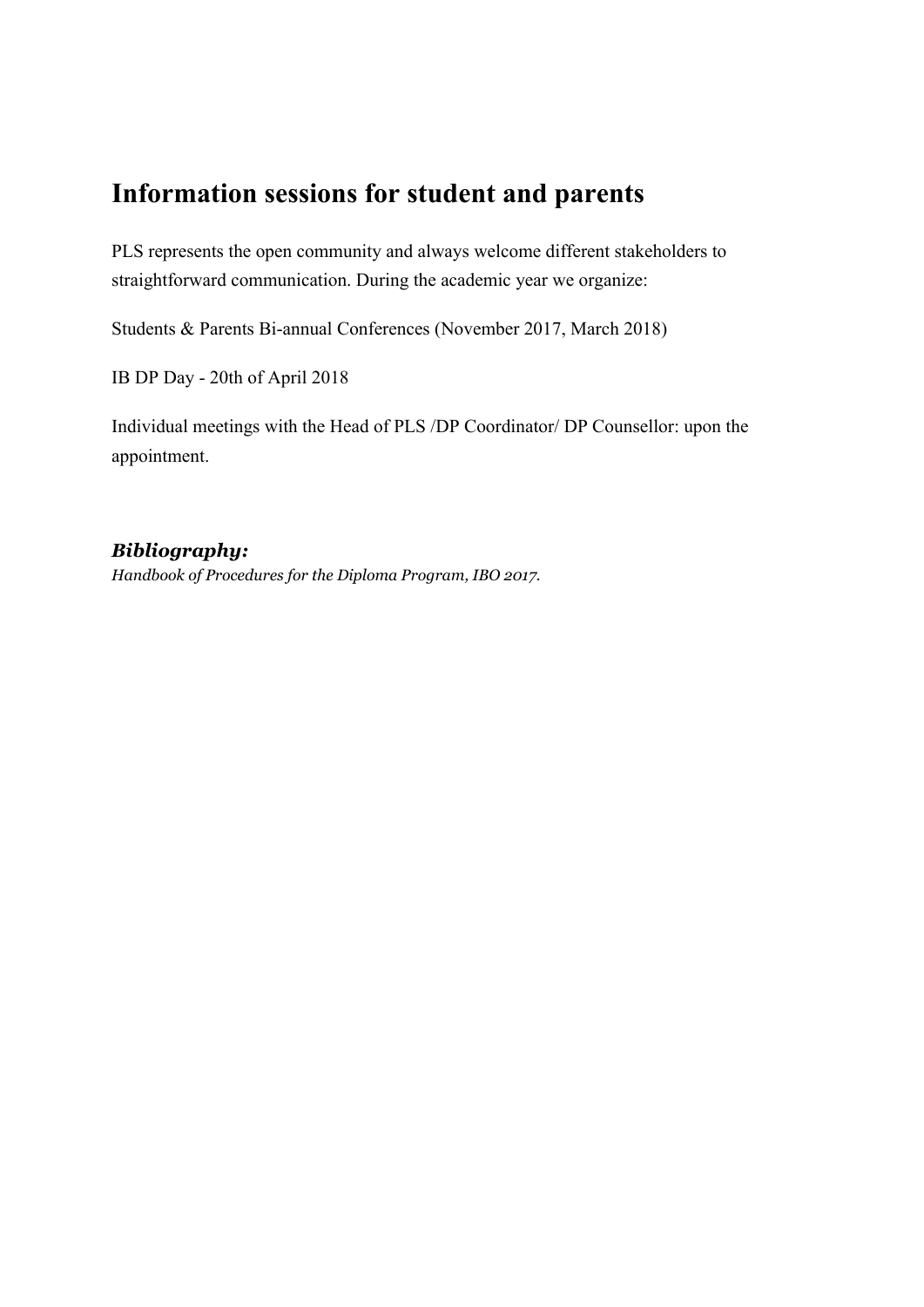# **Appendix 1.**

# *The Major Steps of Application Process*

PLS would like to provide the IBDP opportunity for any students based on their academic performance, personal qualities and beliefs that essential for success in the IB programme. Each student, who would like to be a part of IB Diploma Programme at PLS, should follow several steps below:

#### **1. Complete the Application Form (February - May, 2018)**

Interested students will complete the IBDP application form which will be available online and submit to the Administration office during the application process.

### **2. Demonstrate the Candidate Portfolio ( till the end of May, 2018)**

Applicants will bring the portfolio of works to the Administration office, which will demonstrate student organisation, attention to detail, academic excellence and innovation.

### **3. Complete the Student Entrance Test (1-15th of June, 2018)**

 Students from outside of PLS will be required to sit tests which was noted above (Table 1). The schedule of tests will be available on the PLS website.

## **4. Go though the Interview Selection Process (June, 2018)**

Selection Criteria used during the interview will include:

## *C1 – Motivation*

This criterion will assess the candidate's passion, skills and fit with the IB Learner Profile. Students will be asked to explain their motivation for wanting to study the IB.

## *C2 - Interest*

Candidates will be asked to explain how their interests, skills and ways of learning and working will be suited to the IB pathway.

## *C3 – Personal Capabilities*

The panel will ask students about their abilities to meet challenges and leadership qualities and teamwork

#### *C4 - Values*

Candidates will be asked to explain their values, determination and life balance.